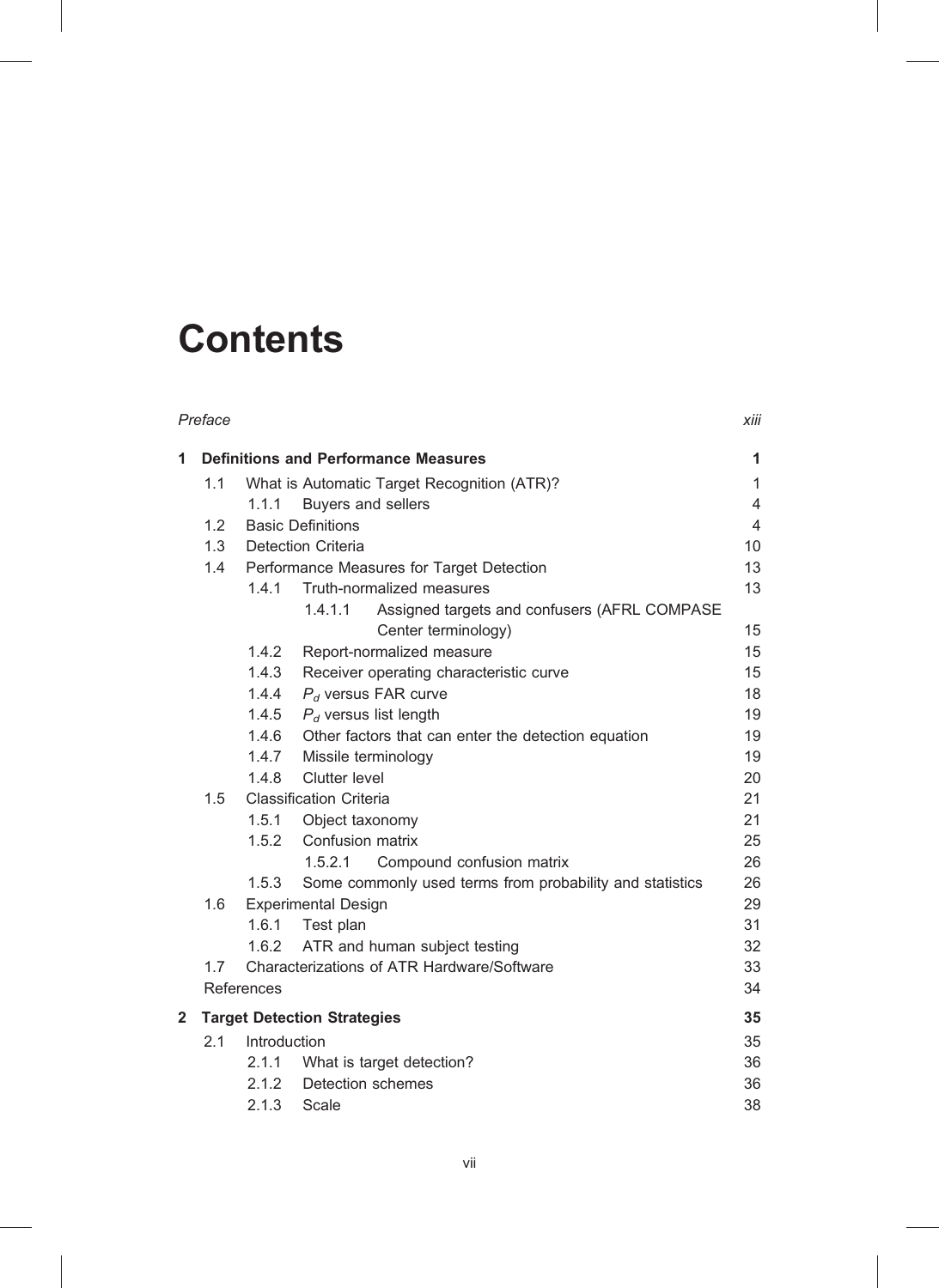|   |                                     | 2.1.4                            | Polarity, shadows, and image form                                  | 38 |  |  |
|---|-------------------------------------|----------------------------------|--------------------------------------------------------------------|----|--|--|
|   |                                     | 2.1.5                            | Methodology for algorithm evaluation                               | 40 |  |  |
|   |                                     |                                  | Evaluation criteria for production systems<br>2.1.5.1              | 40 |  |  |
|   |                                     |                                  | 2.1.5.2<br>Target detection: machine versus human                  | 41 |  |  |
|   | $2.2\phantom{0}$                    |                                  | Simple Detection Algorithms                                        | 41 |  |  |
|   |                                     | 2.2.1                            | Triple-window filter                                               | 41 |  |  |
|   |                                     | 2.2.2                            | Hypothesis testing as applied to an image                          | 42 |  |  |
|   |                                     | 2.2.3                            | Comparison of two empirically determined means:                    |    |  |  |
|   |                                     |                                  | variations on the T-test                                           | 43 |  |  |
|   |                                     | 2.2.4                            | Tests involving variance, variation, and dispersion                | 46 |  |  |
|   |                                     | 2.2.5                            | Tests for significance of hot spot                                 | 48 |  |  |
|   |                                     | 2.2.6                            | Nonparametric tests                                                | 49 |  |  |
|   |                                     |                                  | 2.2.6.1<br>Percent-bright tests                                    | 50 |  |  |
|   |                                     | 2.2.7                            | Tests involving textures and fractals                              | 51 |  |  |
|   |                                     | 2.2.8                            | Tests involving blob edge strength                                 | 51 |  |  |
|   |                                     | 2.2.9                            | Hybrid tests                                                       | 52 |  |  |
|   |                                     |                                  | 2.2.10 Triple-window filters using several inner-window geometries | 53 |  |  |
|   | 2.3                                 |                                  | More-Complex Detectors                                             | 53 |  |  |
|   |                                     | 2.3.1                            | Neural network detectors                                           | 53 |  |  |
|   |                                     | 2.3.2                            | <b>Discriminant functions</b>                                      | 54 |  |  |
|   |                                     | 2.3.3                            | Deformable templates                                               | 55 |  |  |
|   | 2.4                                 |                                  | <b>Grand Paradigms</b>                                             | 55 |  |  |
|   |                                     | 2.4.1                            | Geometrical and cultural intelligence                              | 56 |  |  |
|   |                                     | 2.4.2                            | Neuromorphic paradigm                                              | 57 |  |  |
|   |                                     | 2.4.3                            | Learning-on-the-fly                                                | 57 |  |  |
|   |                                     | 2.4.4                            | Integrated sensing and processing                                  | 58 |  |  |
|   |                                     | 2.4.5                            | Bayesian surprise                                                  | 59 |  |  |
|   |                                     | 2.4.6                            | Modeling and simulation                                            | 60 |  |  |
|   |                                     | 2.4.7                            | SIFT and SURF                                                      | 61 |  |  |
|   |                                     | 2.4.8                            | Detector designed to operational scenario                          | 61 |  |  |
|   | 2.5                                 |                                  | Traditional SAR and Hyperspectral Target Detectors                 | 62 |  |  |
|   |                                     | 2.5.1                            | Target detection in SAR imagery                                    | 63 |  |  |
|   |                                     | 2.5.2                            | Target detection in hyperspectral imagery                          | 64 |  |  |
|   | 2.6                                 | Conclusions and Future Direction |                                                                    |    |  |  |
|   |                                     | References                       |                                                                    |    |  |  |
|   |                                     | Appendices                       |                                                                    | 69 |  |  |
| 3 | <b>Target Classifier Strategies</b> |                                  |                                                                    |    |  |  |
|   | 3.1                                 | Introduction                     |                                                                    | 77 |  |  |
|   |                                     | 3.1.1                            | Parables and paradoxes                                             | 77 |  |  |
|   | 3.2                                 |                                  | Main Issues to Consider in Target Classification                   | 80 |  |  |
|   |                                     | 3.2.1                            | Issue 1: Concept of operations                                     | 81 |  |  |
|   |                                     | 3.2.2                            | Issue 2: Inputs and outputs                                        | 81 |  |  |
|   |                                     | 3.2.3                            | Issue 3: Target classes                                            | 82 |  |  |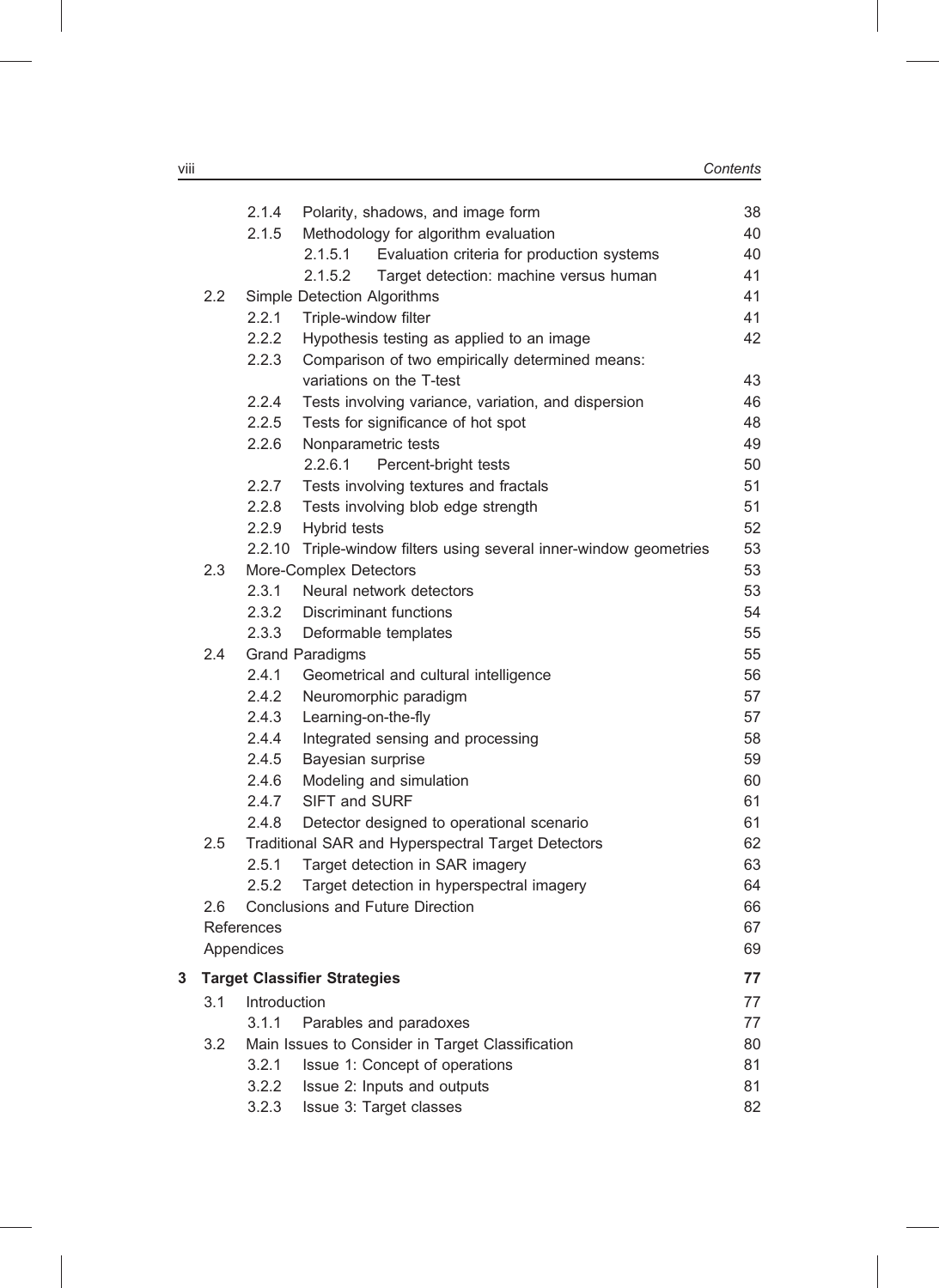|   |                                                                                            | 3.2.4                            |                           | Issue 4: Target variations                                 | 83         |  |  |
|---|--------------------------------------------------------------------------------------------|----------------------------------|---------------------------|------------------------------------------------------------|------------|--|--|
|   |                                                                                            | 3.2.5                            |                           | Issue 5: Platform issues                                   | 84         |  |  |
|   |                                                                                            | 3.2.6                            | data?                     | Issue 6: Under what conditions does a sensor supply useful | 85         |  |  |
|   |                                                                                            | 3.2.7                            |                           | Issue 7: Sensor issues                                     | 86         |  |  |
|   |                                                                                            | 3.2.8                            |                           | Issue 8: Processor                                         | 87         |  |  |
|   |                                                                                            | 3.2.9                            |                           | Issue 9: Conveying classification results to the human-    |            |  |  |
|   |                                                                                            |                                  | in-the-loop               |                                                            | 87         |  |  |
|   |                                                                                            |                                  |                           | 3.2.10 Issue 10: Feasibility                               | 88         |  |  |
|   | 3.3                                                                                        |                                  | <b>Feature Extraction</b> |                                                            | 92         |  |  |
|   | 3.4                                                                                        |                                  | <b>Feature Selection</b>  |                                                            |            |  |  |
|   | 3.5                                                                                        | <b>Examples of Feature Types</b> |                           |                                                            |            |  |  |
|   |                                                                                            | 3.5.1                            |                           | Histogram of oriented gradients                            | 101        |  |  |
|   |                                                                                            | 3.5.2                            |                           | Histogram of optical flow feature vector                   | 103        |  |  |
|   | 3.6                                                                                        | <b>Examples of Classifiers</b>   |                           |                                                            |            |  |  |
|   |                                                                                            | 3.6.1                            | Simple classifiers        |                                                            | 104        |  |  |
|   |                                                                                            |                                  | 3.6.1.1                   | One-class classifiers                                      | 104        |  |  |
|   |                                                                                            |                                  | 3.6.1.2                   | Two-class linear classifiers                               | 104        |  |  |
|   |                                                                                            |                                  | 3.6.1.3                   | Support vector machine                                     | 105        |  |  |
|   |                                                                                            | 3.6.2                            | <b>Basic classifiers</b>  |                                                            | 108        |  |  |
|   |                                                                                            |                                  | 3.6.2.1                   | Single-nearest-neighbor classifier                         | 108        |  |  |
|   |                                                                                            |                                  | 3.6.2.2                   | Naïve Bayes classifier                                     | 110        |  |  |
|   |                                                                                            |                                  | 3.6.2.3                   | Perceptron                                                 | 111        |  |  |
|   |                                                                                            |                                  | 3.6.2.4                   | Learning vector quantization family of algorithms          | 113        |  |  |
|   |                                                                                            |                                  | 3.6.2.5                   | Feedforward multilayer perceptron trained with             |            |  |  |
|   |                                                                                            |                                  |                           | backpropagation of error                                   | 114        |  |  |
|   |                                                                                            |                                  | 3.6.2.6                   | Mean-field theory networks                                 | 114        |  |  |
|   |                                                                                            |                                  | 3.6.2.7                   | Model-based classifiers                                    | 116        |  |  |
|   |                                                                                            |                                  | 3.6.2.8                   | Map-seeking circuits                                       | 116        |  |  |
|   |                                                                                            |                                  | 3.6.2.9                   | Ensemble classifiers                                       | 118        |  |  |
|   |                                                                                            | 3.6.3                            |                           | Contest-winning and newly popular classifiers              | 118        |  |  |
|   |                                                                                            |                                  | 3.6.3.1                   | Hierarchical temporal memory                               | 120        |  |  |
|   |                                                                                            |                                  | 3.6.3.2                   | Long short-term memory recurrent neural network            | 120        |  |  |
|   |                                                                                            |                                  | 3.6.3.3                   | Convolutional neural network                               | 121        |  |  |
|   |                                                                                            |                                  | 3.6.3.4                   | <b>Sentient ATR</b>                                        | 124        |  |  |
|   | 3.7                                                                                        | Discussion                       |                           |                                                            | 125        |  |  |
|   |                                                                                            | References                       |                           |                                                            | 131        |  |  |
| 4 | Unification of Automatic Target Tracking and Automatic Target<br><b>Recognition</b><br>135 |                                  |                           |                                                            |            |  |  |
|   | 4.1<br>Introduction                                                                        |                                  |                           |                                                            |            |  |  |
|   | 4.2                                                                                        |                                  |                           | <b>Categories of Tracking Problems</b>                     | 135<br>138 |  |  |
|   |                                                                                            | 4.2.1                            | Number of targets         |                                                            |            |  |  |
|   |                                                                                            | 4.2.2                            | Size of targets           |                                                            | 138<br>139 |  |  |
|   |                                                                                            |                                  |                           |                                                            |            |  |  |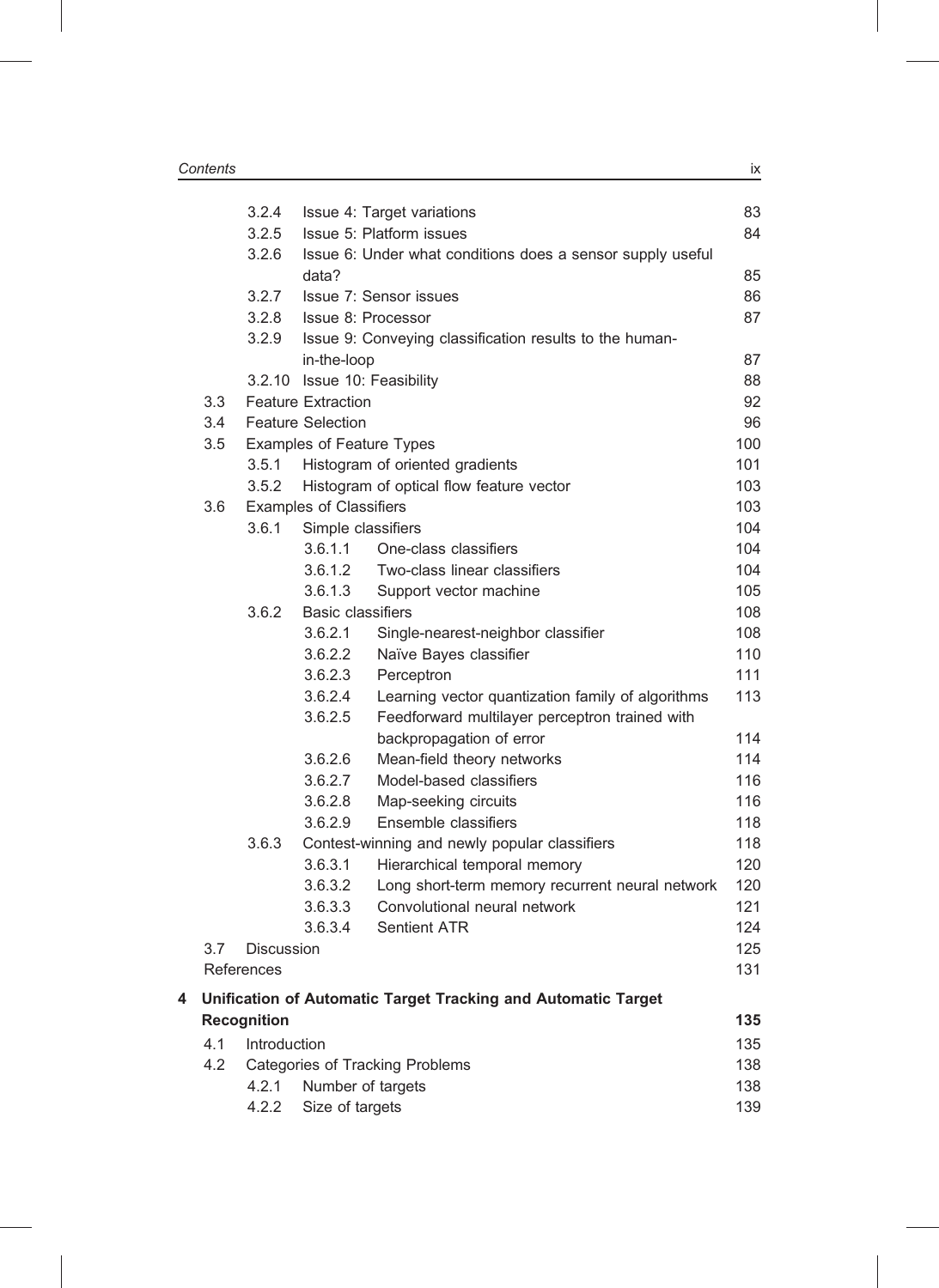|   |     | 4.2.3                     | Sensor type                           |                                                  | 140 |  |
|---|-----|---------------------------|---------------------------------------|--------------------------------------------------|-----|--|
|   |     | 4.2.4                     | Target type                           |                                                  | 141 |  |
|   | 4.3 |                           | <b>Tracking Problems</b>              |                                                  | 141 |  |
|   |     |                           |                                       | 4.3.1 Point target tracking                      | 141 |  |
|   |     | 4.3.2                     | Video tracking                        |                                                  | 146 |  |
|   |     |                           | 4.3.2.1                               | Correlation tracking (video data)                | 147 |  |
|   |     |                           | 4.3.2.2                               | Feature-vector-aided tracking (video data)       | 148 |  |
|   |     |                           | 4.3.2.3                               | Mean-shift-based moving object tracker (video    |     |  |
|   |     |                           |                                       | tracking)                                        | 149 |  |
|   | 4.4 |                           |                                       | <b>Extensions of Target Tracking</b>             | 149 |  |
|   |     | 4.4.1                     |                                       | Activity recognition (AR)                        | 150 |  |
|   |     | 4.4.2                     |                                       | Patterns-of-life and forensics                   | 152 |  |
|   | 4.5 |                           |                                       | Collaborative ATT and ATR (ATT↔ATR)              | 153 |  |
|   |     | 4.5.1                     |                                       | ATT data useful to ATR                           | 153 |  |
|   |     |                           |                                       | 4.5.2 ATR data useful to ATT                     | 154 |  |
|   | 4.6 |                           |                                       | Unification of ATT and ATR (ATTUATR)             | 155 |  |
|   |     | 4.6.1                     | Visual pursuit                        |                                                  | 155 |  |
|   |     | 4.6.2                     |                                       | A bat's echolocation of flying insects           | 157 |  |
|   |     | 4.6.3                     | <b>Fused ATTUATR</b>                  |                                                  | 158 |  |
|   |     |                           | 4.6.3.1                               | Spatiotemporal target detection                  | 158 |  |
|   |     |                           | 4.6.3.2                               | Forecast of features and classes                 | 161 |  |
|   |     |                           | 4.6.3.3                               | Detection-to-track association                   | 163 |  |
|   |     |                           | 4.6.3.4                               | Track maintenance                                | 163 |  |
|   |     |                           | 4.6.3.5                               | Incorporation of higher-level knowledge          | 164 |  |
|   |     |                           | 4.6.3.6                               | Implementation                                   | 165 |  |
|   | 4.7 | <b>Discussion</b>         |                                       |                                                  | 165 |  |
|   |     | References                |                                       |                                                  | 166 |  |
| 5 |     | <b>Multisensor Fusion</b> |                                       |                                                  | 169 |  |
|   | 5.1 | Introduction              |                                       |                                                  |     |  |
|   | 5.2 |                           | Critical Fusion Issues Related to ATR |                                                  |     |  |
|   | 5.3 |                           | Levels of Fusion                      |                                                  |     |  |
|   |     |                           | 5.3.1 Data-level fusion               |                                                  | 176 |  |
|   |     |                           |                                       | 5.3.2 Feature-level fusion                       | 184 |  |
|   |     |                           | 5.3.2.1                               | Sensor selection for feature-level sensor fusion | 184 |  |
|   | 5.4 | Multiclassifier Fusion    |                                       |                                                  |     |  |
|   |     | 5.4.1                     |                                       | Fusion of classifiers making hard decisions      | 189 |  |
|   |     |                           | 5.4.1.1                               | Majority voting                                  | 189 |  |
|   |     |                           | 5.4.1.2                               | Combined class rankings                          | 190 |  |
|   |     |                           | 5.4.1.3                               | Borda count method                               | 190 |  |
|   |     |                           | 5.4.1.4                               | Condorcet criterion                              | 190 |  |
|   |     | 5.4.2                     |                                       | Fusion of classifiers making soft decisions      | 191 |  |
|   |     |                           | 5.4.2.1                               | Simple Bayes average                             | 191 |  |
|   |     |                           | 5.4.2.2                               | Bayes belief integration                         | 192 |  |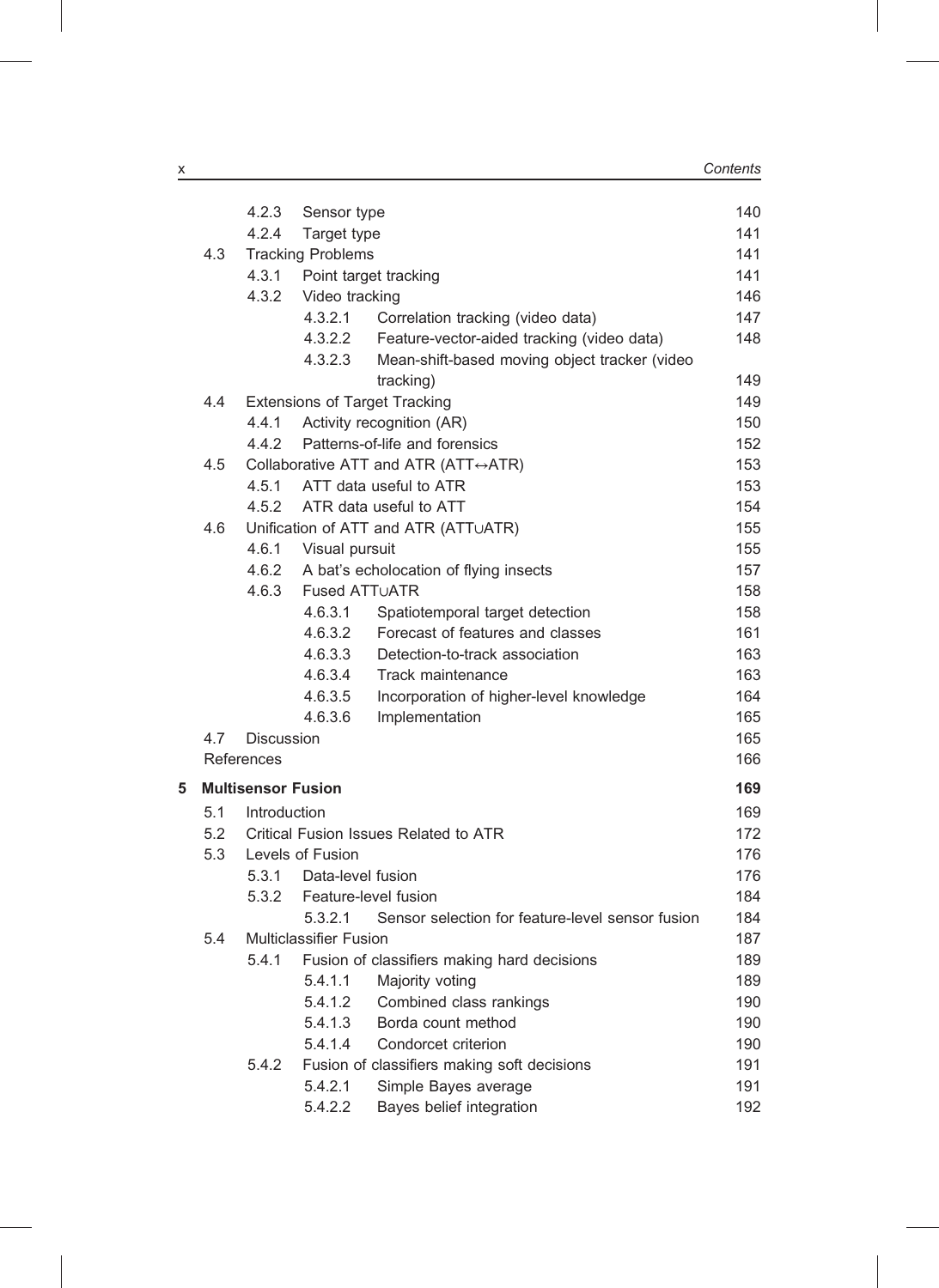|   |                     |                       | 5.4.2.3                                      | Trainable classifier as a combiner                           | 193        |  |
|---|---------------------|-----------------------|----------------------------------------------|--------------------------------------------------------------|------------|--|
|   |                     |                       | 5.4.2.4                                      | Dempster-Shafer theory                                       | 193        |  |
|   | 5.5                 |                       |                                              | Multisensor Fusion Based on Multiclassifier Fusion           | 194        |  |
|   | 5.6                 |                       | <b>Test and Evaluation</b>                   |                                                              | 195        |  |
|   | 5.7                 |                       | <b>Beyond Basic ATR Fusion</b>               |                                                              | 196<br>196 |  |
|   |                     | 5.7.1<br>Track fusion |                                              |                                                              |            |  |
|   |                     | 5.7.2                 |                                              | Multifunction RF systems                                     | 199        |  |
|   |                     |                       | 5.7.2.1                                      | <b>Multifunction RF</b>                                      | 199        |  |
|   |                     |                       | 5.7.2.2                                      | Cognitive radar                                              | 200        |  |
|   |                     | 5.7.3                 |                                              | Autonomous land vehicles                                     | 201        |  |
|   |                     | 5.7.4                 |                                              | Intelligent preparation of the battlespace                   | 202        |  |
|   |                     |                       | 5.7.4.1                                      | Dissemination and integration                                | 203        |  |
|   |                     | 5.7.5                 | Zero-shot learning                           |                                                              | 204        |  |
|   |                     |                       | 5.7.5.1                                      | Manned-unmanned teaming                                      | 205        |  |
|   |                     |                       | 5.7.5.2                                      | Expert systems                                               | 207        |  |
|   | 5.8                 | <b>Discussion</b>     |                                              |                                                              | 209        |  |
|   |                     | References            |                                              |                                                              | 210        |  |
| 6 |                     |                       | <b>Next-Generation ATR</b>                   |                                                              | 215        |  |
|   |                     | 6.1 Introduction      |                                              |                                                              | 215        |  |
|   | 6.2                 |                       | Hardware Design                              |                                                              | 216        |  |
|   |                     | 6.2.1                 | Hardware recommendations for next-generation |                                                              |            |  |
|   |                     |                       | neuromorphic ATR                             |                                                              | 223        |  |
|   |                     |                       |                                              | 6.2.1.1 What shouldn't be copied from biology?               | 224        |  |
|   |                     |                       | 6.2.1.2                                      | What should be copied from biology?                          | 225        |  |
|   | 6.3                 |                       | Algorithm/Software Design                    |                                                              | 228        |  |
|   |                     | 6.3.1                 |                                              | Classifier architecture                                      | 229        |  |
|   |                     |                       | 6.3.1.1                                      | Decision tree                                                | 229        |  |
|   |                     |                       | 6.3.1.2                                      | Embodied and situated (ES)                                   | 232        |  |
|   |                     |                       | 6.3.1.3                                      | Adaptivity and plasticity (PI)                               | 233        |  |
|   |                     | 6.3.2                 |                                              | Embodied, situated, plastic RNN $[M = ES-PI-RNN(Q)]$ coupled |            |  |
|   |                     |                       | with a controller C                          |                                                              | 233        |  |
|   |                     |                       | 6.3.2.1                                      | Training the controller C                                    | 236        |  |
|   |                     | 6.3.3                 |                                              | Software infrastructure                                      | 236        |  |
|   |                     | 6.3.4                 | <b>Test results</b>                          |                                                              | 237        |  |
|   | 6.4                 |                       | Potential Impact                             |                                                              | 237        |  |
|   |                     | References            |                                              |                                                              | 238        |  |
| 7 |                     |                       |                                              | How Smart is Your Automatic Target Recognizer?               | 241        |  |
|   | 7.1<br>Introduction |                       |                                              |                                                              |            |  |
|   | 7.2                 |                       |                                              | Test for Determining the Intelligence of an ATR              | 243        |  |
|   |                     | 7.2.1                 |                                              | Does the ATR understand human culture?                       | 244        |  |
|   |                     | 7.2.2                 |                                              | Can the ATR deduce the gist of a scene?                      | 244        |  |
|   |                     | 7.2.3                 |                                              | Does the ATR understand physics?                             | 245        |  |